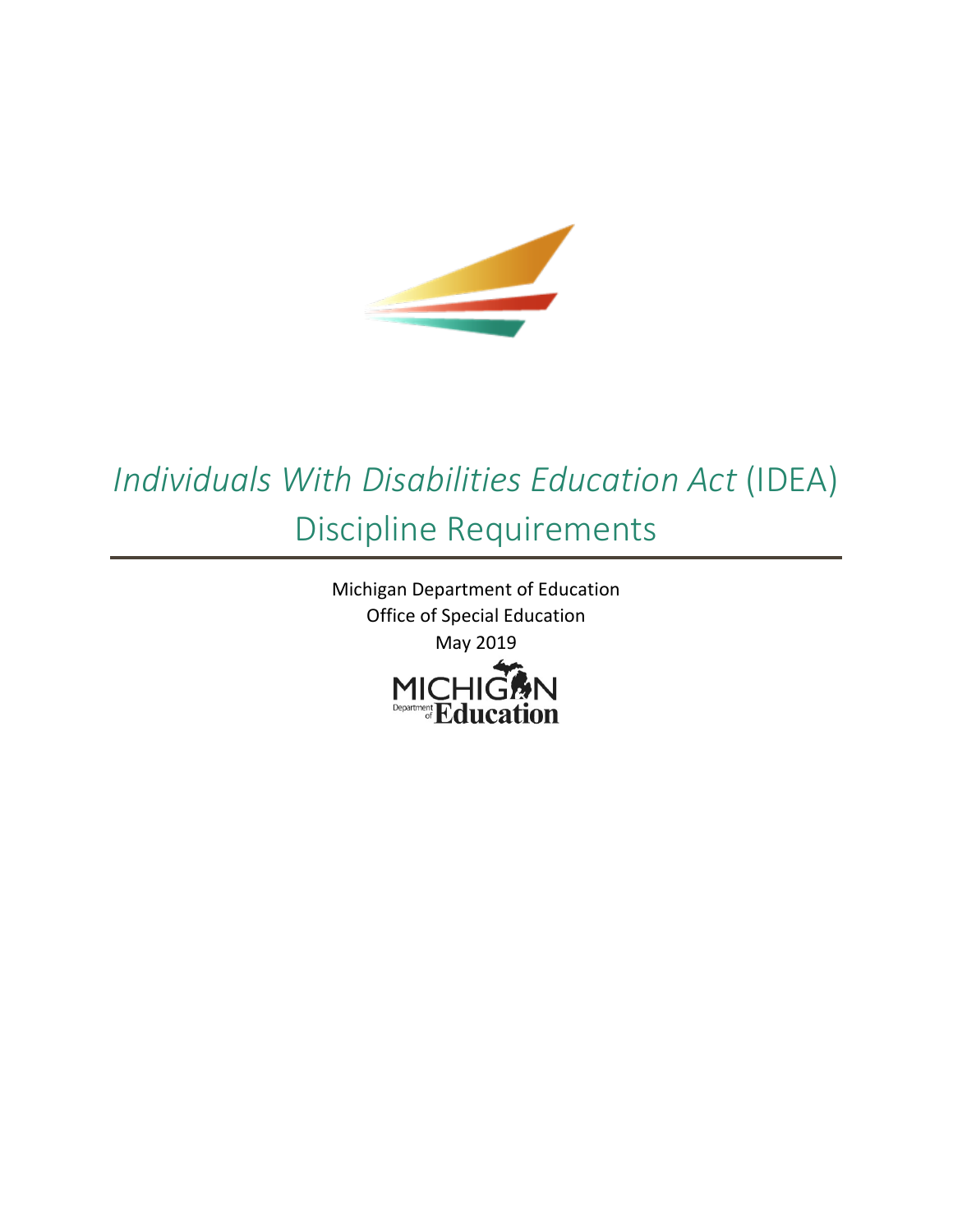# **Table of Contents**

| Individuals With Disabilities Education Act (IDEA) Discipline Requirements3         |  |
|-------------------------------------------------------------------------------------|--|
|                                                                                     |  |
|                                                                                     |  |
| Disciplinary Removals of More Than 10 Consecutive School Days Due to a Violation of |  |
| Disciplinary Removals of More Than 10 Cumulative School Days (Non-Consecutive)      |  |
|                                                                                     |  |
| Protections for Students Not Determined Eligible for Special Education and Related  |  |
|                                                                                     |  |
|                                                                                     |  |

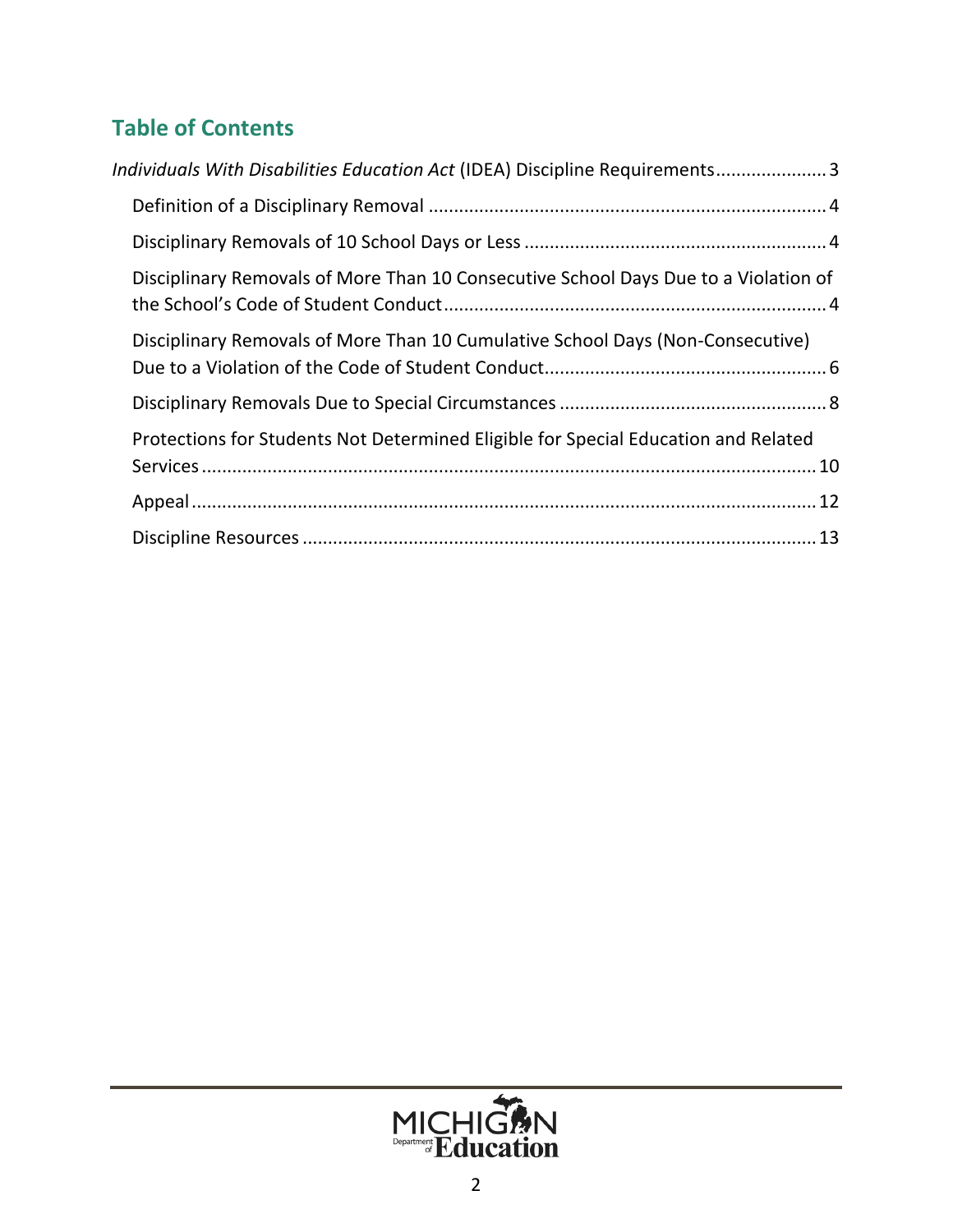# <span id="page-2-0"></span>*Individuals With Disabilities Education Act* **(IDEA) Discipline Requirements**

This document outlines the requirements of the *Individuals with Disabilities Education Act* (IDEA) for the following circumstances:

- $\blacksquare$  Disciplinary removals of 10 school days or less.
- **Disciplinary removals of more than 10 consecutive school days due to a violation** of the school's code of student conduct.
- Disciplinary removals of more than 10 cumulative school days (non-consecutive) due to a violation of the school's code of student conduct.
- Disciplinary removals due to special circumstances: If a student carries a weapon, knowingly possesses or uses drugs, or inflicts serious bodily injury upon another person.
- **Perotections for students not determined eligible for special education and related** services.
- $\blacksquare$  Appeals for parents or districts if they disagree with a decision.

Discipline decisions have consequences. A current Michigan study showed students who receive one out-of-school suspension incident (based on 1-3 days each suspension) in ninth grade are a quarter less likely to graduate high school, a third less likely to enter college, and more than twice as likely to drop out of high school.

Students with disabilities who receive four or more out-of-school suspensions in the ninth grade are less than half as likely to graduate from high school and enroll in college. These same students are four times as likely to drop out of high school.

In making discipline decisions, in addition to following the IDEA, districts must also follow the requirements for disciplining all students under the Michigan Revised School [Code](http://www.legislature.mi.gov/documents/mcl/pdf/mcl-act-451-of-1976.pdf) (MCL 380.1308-1311a).

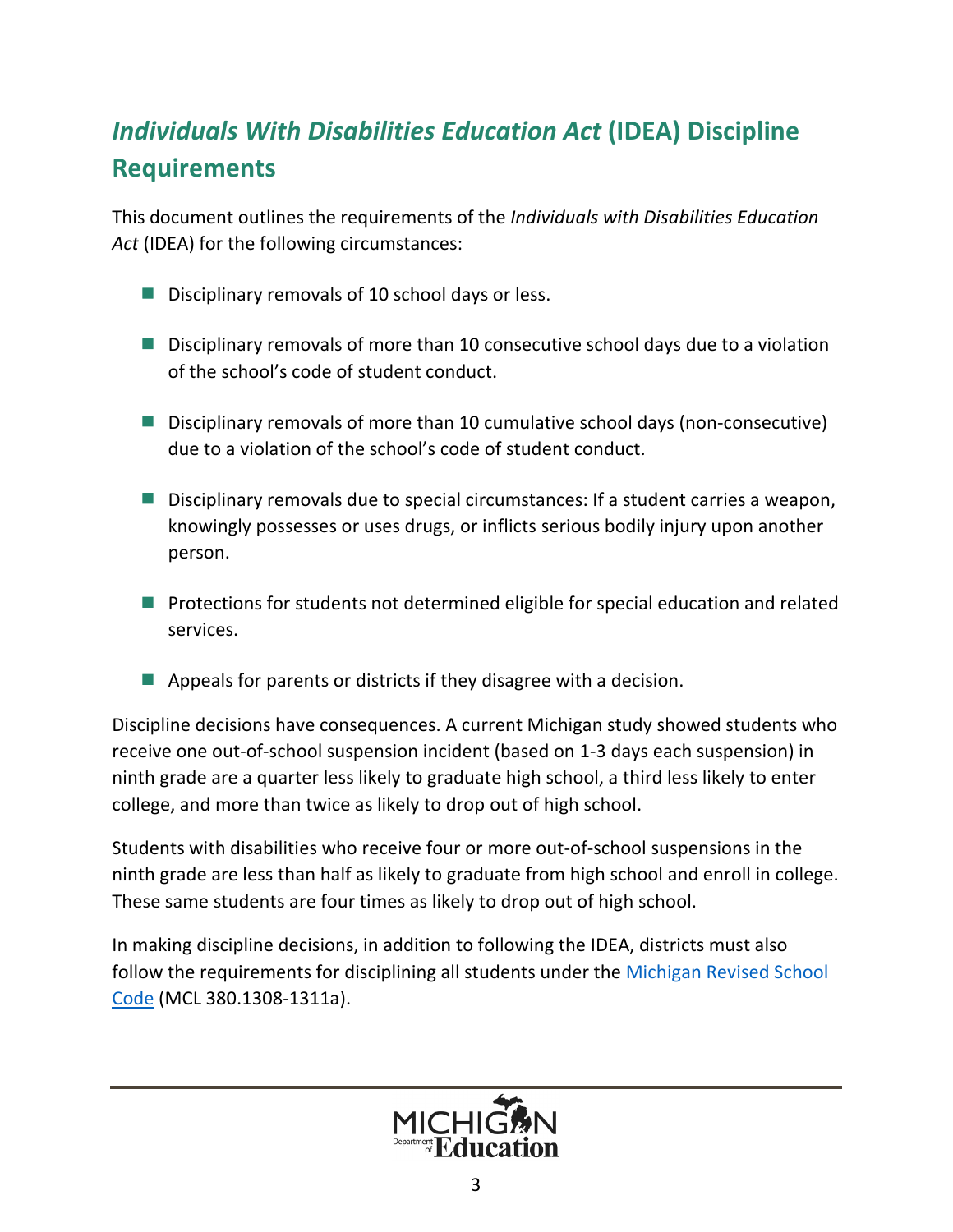## <span id="page-3-0"></span>**Definition of a Disciplinary Removal**

A disciplinary removal occurs when a student is excluded from his or her current placement, as written in the individualized education program (IEP), due to a violation of the student code of conduct and the student is not afforded the opportunity to:

- **Continue to be involved in and make progress in the general education** curriculum;
- Receive the instruction and services specified on the IEP; and
- **Participate with nondisabled students to the extent the student would have in his** or her current placement.

# <span id="page-3-1"></span>**Disciplinary Removals of 10 School Days or Less**

#### **Students may be removed for up to 10 days in a school year.**

School personnel may remove a student with a disability who violates a code of student conduct from his or her current placement to an appropriate interim alternative educational setting, another setting, or suspension, for not more than 10 consecutive school days (to the extent those alternatives are applied to students without disabilities), and for additional removals of not more than 10 consecutive school days in that same school year for separate incidents of misconduct (as long as those removals do not constitute a change of placement). 34 CFR §300.530(b)(1)

# <span id="page-3-2"></span>**Disciplinary Removals of More Than 10 Consecutive School Days Due to a Violation of the School's Code of Student Conduct**

### **A change of placement occurs when a student has been removed for more than 10 consecutive school days.**

After the 10th consecutive day of removal, the school district must:

1. **Provide services:** The school district must provide the student with educational services (determined by the IEP team) to participate in the general education curriculum, although in another setting, and to progress toward meeting the goals set out in the student's IEP. 34 CFR §300.530(d)(5)

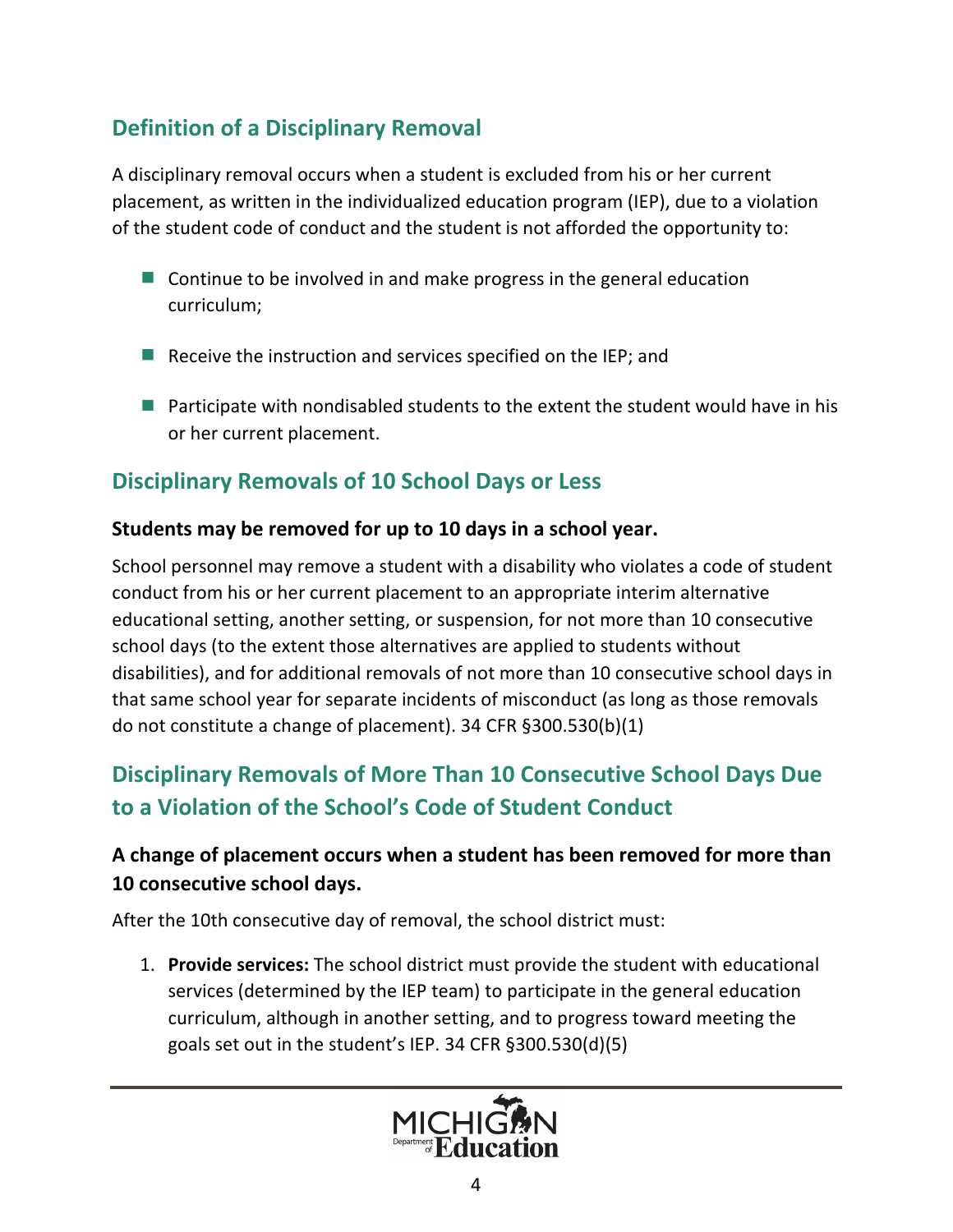- <span id="page-4-0"></span>2. **Provide notice and procedural safeguards:** The school district must provide notice[\\*](#page-12-1) and procedural safeguards to parents about the change of placement on the date the decision is made to make a removal that constitutes a change of placement. 34 CFR §300.530(h) and 34 CFR §300.504
- 3. **Conduct a manifestation determination review (MDR):** The school district must conduct an MDR within 10 school days of the decision to change the placement. The parent, school district, and relevant members of the student's IEP team (as determined by the parent and the school district) meet and review all relevant information to determine if the conduct in question was caused by, or had a direct and substantial relationship to, the student's disability, or if the conduct in question was the direct result of the school district's failure to implement the IEP. 34 CFR §300.530(e)

#### *When the behavior is a manifestation of the disability, the IEP team must:*

- 1. **Return the student to previous placement:** The student must return to the placement identified in the IEP, unless the parent and school district agree on a change of placement as part of a modification of the behavior intervention plan, unless the behavior is one of the special circumstances in 34 CFR §300.530(g) as described on page 8.
- 2. **Remedy deficiencies of IEP implementation:** If the school district did not implement the student's IEP, take immediate steps to remedy those deficiencies (examples: compensatory services, revision of the IEP, additional behavioral supports).
- 3. **Address the behavior:** The IEP team conducts a functional behavioral assessment and implements a behavior intervention plan, or reviews and revises the existing behavior intervention plan. The functional behavioral assessment does not need to be conducted again if one has already been done.

34 CFR §300.530(e)(3)(f)

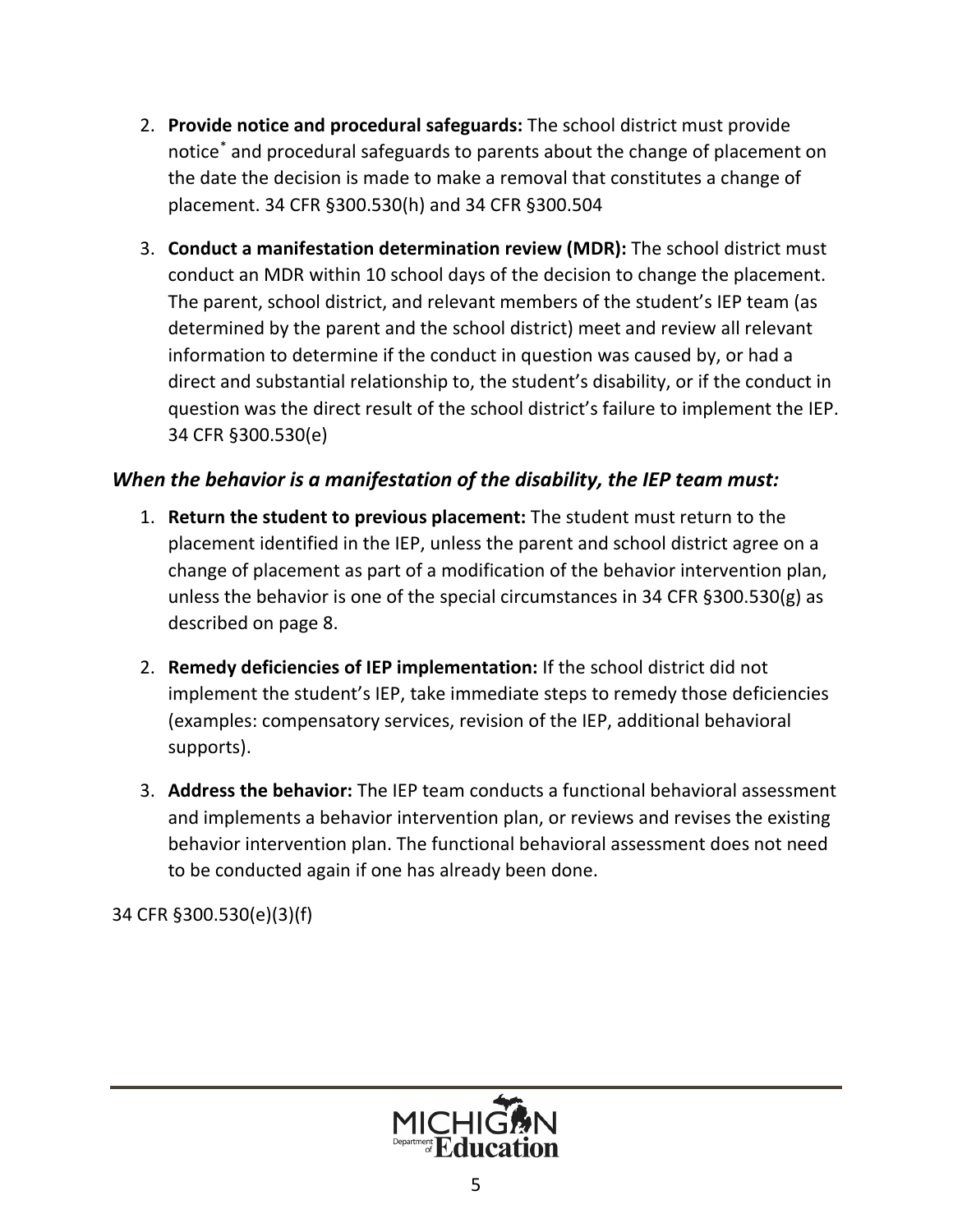#### *When the behavior is NOT a manifestation of the disability:*

- 1. **Apply discipline procedures:** School personnel may apply the same discipline procedures in the same manner and for the same duration as are applied to nondisabled students.
- 2. **Provide services:** The student must be provided educational services (as determined by the IEP team and documented in an IEP or IEP amendment) to participate in the general education curriculum, although in another setting, and to progress toward meeting IEP goals.
- 3. **Consider a functional behavioral assessment:** Ensure the student receives, as appropriate, a functional behavioral assessment (unless the district had conducted a functional behavioral assessment before the behavior that resulted in the change of placement occurred), behavior intervention services, and modifications designed to address the behavior violation so that it does not occur again.

34 CFR §300.530(c)(d)

# <span id="page-5-0"></span>**Disciplinary Removals of More Than 10 Cumulative School Days (Non-Consecutive) Due to a Violation of the Code of Student Conduct**

### **When a student is removed for discipline for more than 10 cumulative school days in a school year, the school must determine whether the removal constitutes a change of placement on a case by case basis.**

A change of placement occurs if the student has been subjected to a series of removals that constitute a pattern because:

- 1. The series of removals total more than 10 school days in a school year;
- 2. The student's behavior is substantially similar to the student's behavior in previous incidents that resulted in the series of removals; and
- 3. Additional factors exist, such as the length of each removal, the total amount of time the student has been removed, and the proximity of the removals to one another.

34 CFR §300.536(a)(2)

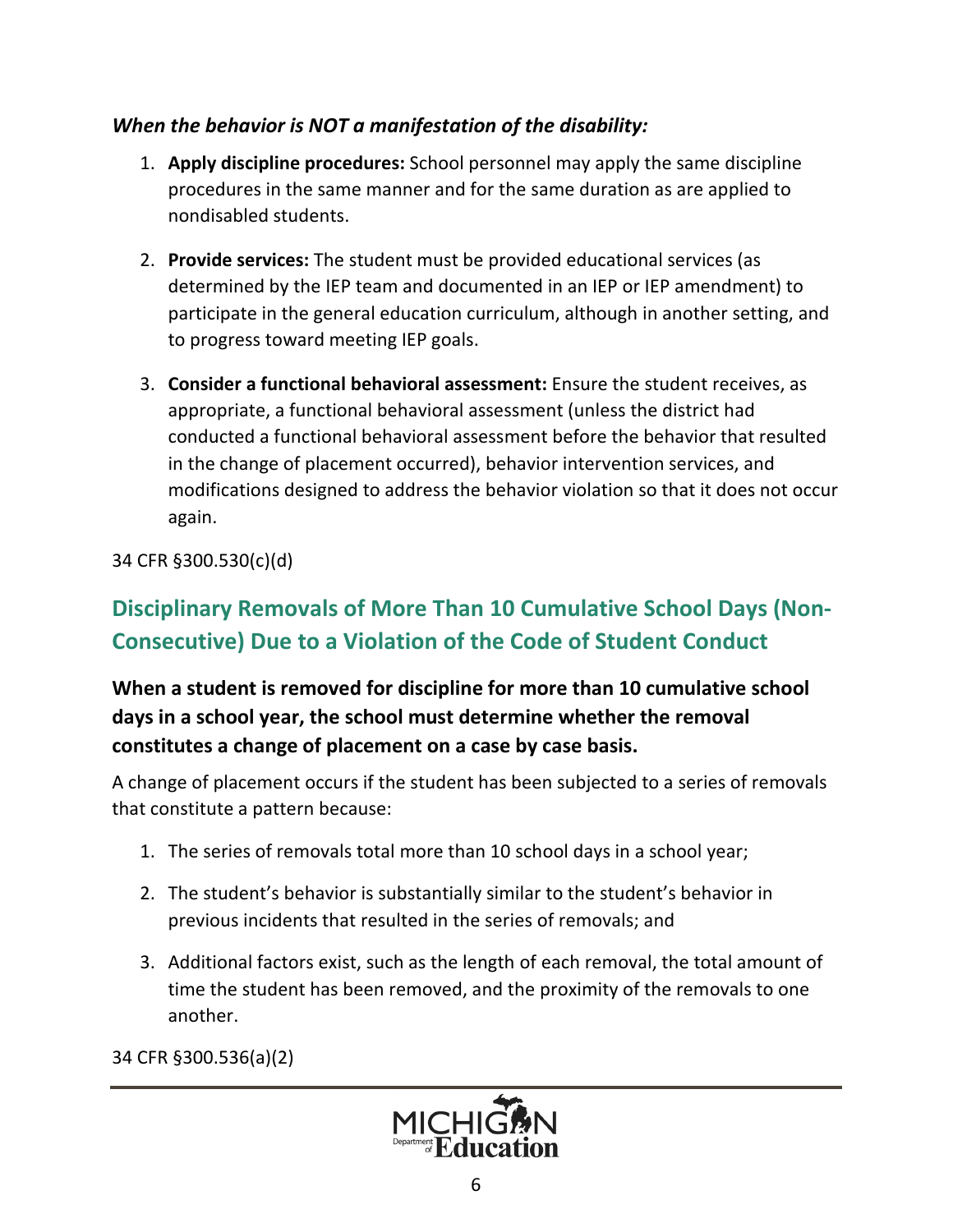#### **When the removals constitute a change of placement:**

- 1. **Provide services:** The student must be provided educational services (as determined by the IEP team and documented in an IEP or IEP amendment) to participate in the general education curriculum, although in another setting, and to progress toward meeting IEP goals. 34 CFR §300.530(d)(5)
- 2. **Provide notice and procedural safeguards:** The school district must provide notice and procedural safeguards to parents about the change of placement on the date the decision is made to make a removal that constitutes a change of placement. 34 CFR §300.530(h) and 34 CFR §300.504
- 3. **Conduct a manifestation determination review (MDR):** The school district must conduct an MDR within 10 school days of the decision to change the placement. The parent, school district, and relevant members of the student's IEP team (as determined by the parent and the school district) meet and review all relevant information to determine if the conduct in question was caused by, or had a direct and substantial relationship to, the student's disability, or if the conduct in question was the **direct result** of the school district's failure to implement the IEP. 34 CFR §300.530(e)

#### *When the behavior is a manifestation of the disability, the IEP team must:*

- 1. **Return the student to previous placement:** The student must return to the placement identified in the IEP, unless the parent and school district agree on a change of placement as part of a modification of the behavior intervention plan, unless the behavior is one of the special circumstances in 34 CFR  $\S 300.530(g)$  as described on page 8.
- 2. **Remedy deficiencies of IEP implementation:** If the school district did not implement the student's IEP, take immediate steps to remedy those deficiencies (examples: compensatory services, revision of the IEP, additional behavioral supports).
- 3. **Address the behavior:** The IEP team conducts a functional behavioral assessment and implements a behavior intervention plan, or reviews and revises the existing behavior intervention plan. The functional behavioral assessment does not need to be conducted again if one has already been done.

34 CFR §300.530(e)(3)(f)

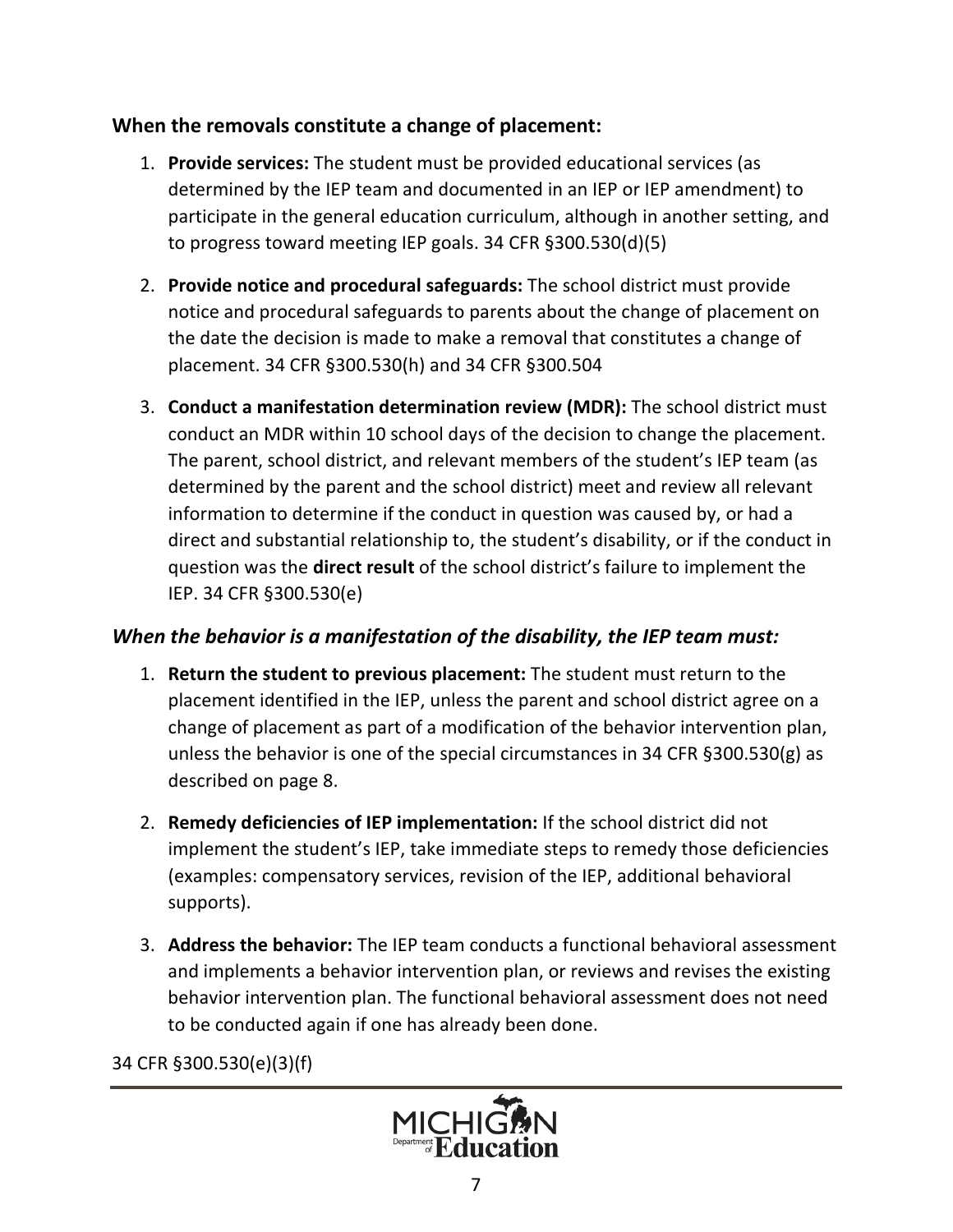#### *When the behavior is NOT a manifestation of the disability:*

- 1. **Apply discipline procedures:** School personnel may apply the same discipline procedures in the same manner and for the same duration as are applied to nondisabled students.
- 2. **Provide services:** The student must be provided educational services (as determined by the IEP team and documented in an IEP or IEP amendment) to participate in the general education curriculum, although in another setting, and to progress toward meeting IEP goals.
- 3. **Consider a functional behavioral assessment:** Ensure the student receives, as appropriate, a functional behavioral assessment (unless the district had conducted a functional behavioral assessment before the behavior that resulted in the change of placement occurred), behavior intervention services, and modifications designed to address the behavior violation so that it does not occur again.

34 CFR §300.530(c)(d)

#### **When the removals do NOT constitute a change of placement:**

School personnel, in consultation with one or more of the student's teachers, determine the extent to which services are needed for the student to participate in the general education curriculum and to make progress on his or her IEP goals, although in another setting. 34 CFR §300.530(d)(4)

### <span id="page-7-0"></span>**Disciplinary Removals Due to Special Circumstances**

#### **School districts may remove a student to an interim alternative educational setting for not more than 45 school days for special circumstances without regard to whether the behavior is a manifestation of the student's disability.**

Special circumstances include:

- 1. Carries a weapon to or possesses a weapon at school, on school premises, or at a school function.
- 2. Knowingly possesses or uses illegal drugs or sells or solicits the sale of a controlled substance, while at school, on school premises, or at a school function.

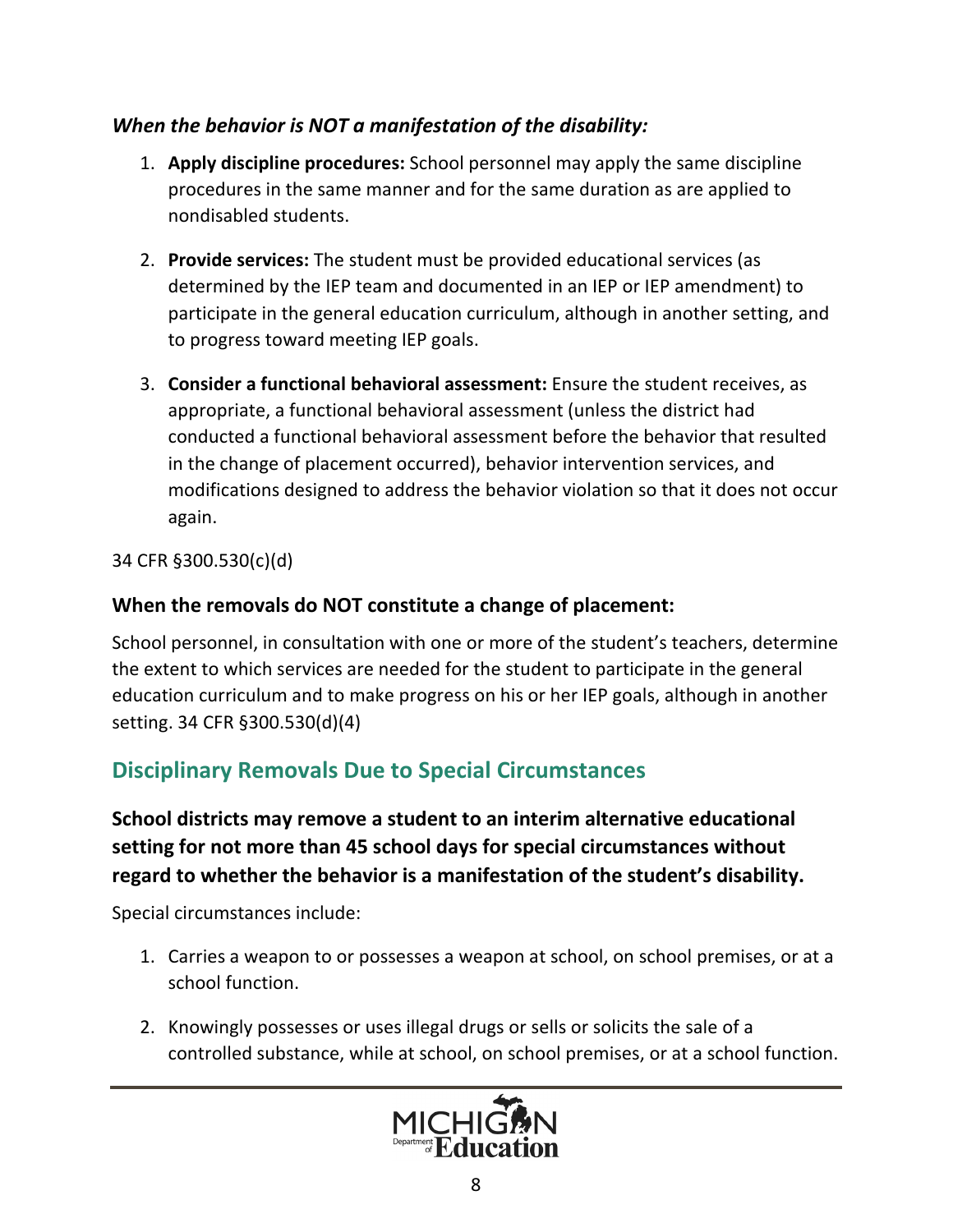3. Inflicts serious bodily injury upon another person while on school premises or at a school function.

#### 34 CFR §300.530(g)

**When placing a student in an interim alternate educational setting, follow the same procedures for a student removed for more than 10 consecutive school days (page 4), including conducting a manifestation determination review:**

- 1. **Provide services:** The student must be provided educational services (as determined by the IEP team and documented in an IEP or IEP amendment) to participate in the general education curriculum, although in another setting, and to progress toward meeting IEP goals. 34 CFR §300.530(d)(5)
- 2. **Provide notice and procedural safeguards:** The school district must provide notice and procedural safeguards to parents about the change of placement on the date the decision is made to make a removal that constitutes a change of placement. 34 CFR §300.530(h) and 34 CFR §300.504
- 3. **Conduct a manifestation determination review (MDR):** The school district must conduct an MDR within 10 school days of the decision to change the placement. The parent, school district, and relevant members of the student's IEP team (as determined by the parent and the school district) meet and review all relevant information to determine if the conduct in question was caused by, or had a direct and substantial relationship to, the student's disability, or if the conduct in question was the direct result of the school district's failure to implement the IEP. 34 CFR §300.530(e)

#### *When the behavior is a manifestation of the disability, the school district must:*

- 1. **Return the student to previous placement:** The school has up to 45 school days from the first day of removal before the student must return to the placement in the IEP, unless the parent and district agree, or a hearing officer orders, otherwise.
- 2. **Remedy deficiencies of IEP implementation:** If the school district did not implement the student's IEP, take immediate steps to remedy those deficiencies (examples: compensatory services, revision of the IEP, additional behavioral supports).

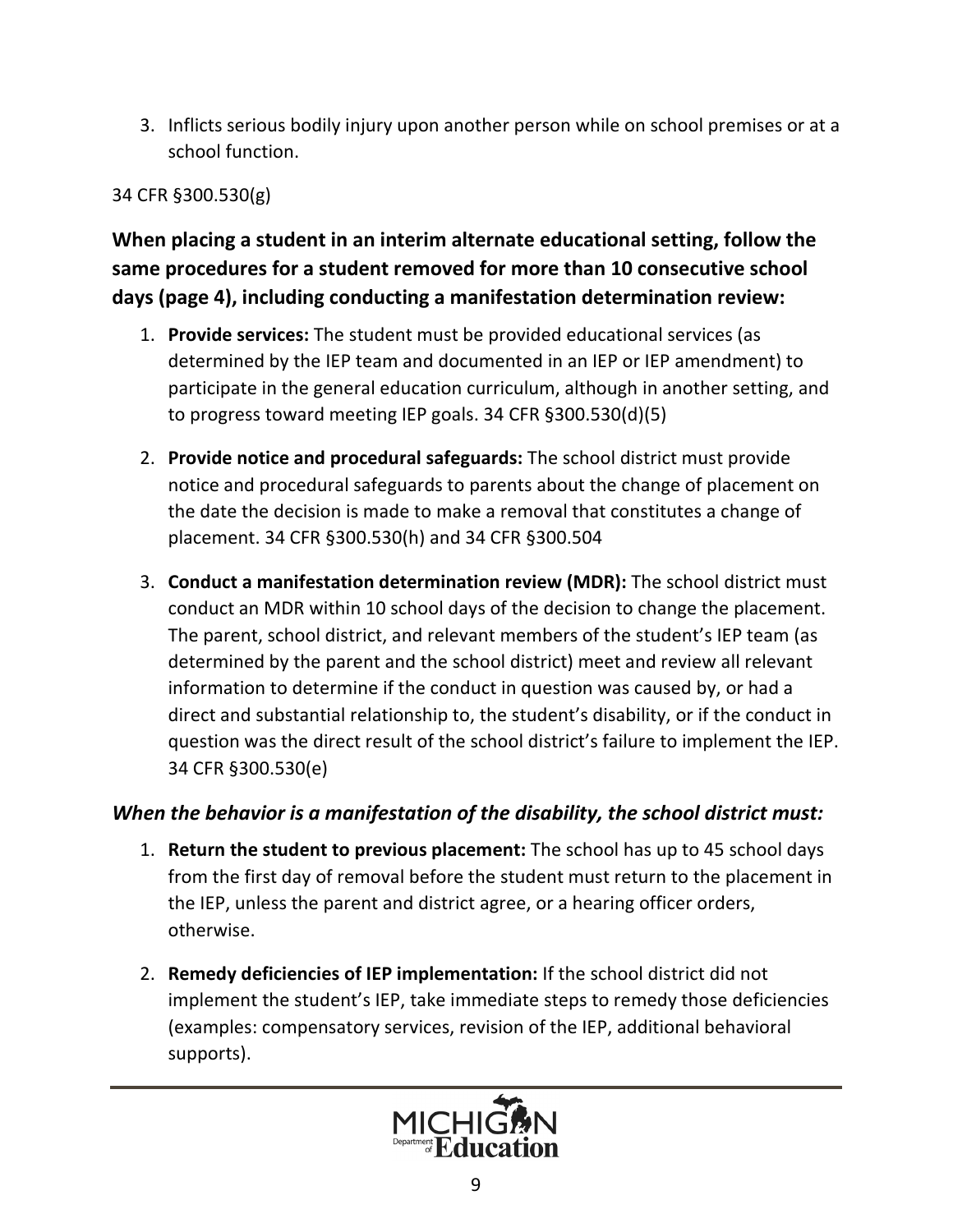3. **Address the behavior:** The IEP team conducts a functional behavioral assessment and implements a behavior intervention plan, or reviews and revises the existing behavior intervention plan. The functional behavioral assessment does not need to be conducted again if one has already been done.

#### 34 CFR §300.530(e)(3)(f)(g)

#### *When the behavior is NOT a manifestation of the disability:*

- 1. **Apply discipline procedures:** School personnel may apply the same discipline procedures in the same manner and for the same duration as are applied to nondisabled students.
- 2. **Provide services:** The student must be provided educational services (as determined by the IEP team and documented in an IEP or IEP amendment) to participate in the general education curriculum, although in another setting, and to progress toward meeting IEP goals.
- 3. **Consider a functional behavioral assessment:** Ensure the student receives, as appropriate, a functional behavioral assessment (unless the district had conducted a functional behavioral assessment before the behavior that resulted in the change of placement occurred), behavior intervention services, and modifications designed to address the behavior violation so that it does not occur again.

34 CFR §300.530(c)(d)

## <span id="page-9-0"></span>**Protections for Students Not Determined Eligible for Special Education and Related Services**

**A student who is removed for discipline for more than 10 days in a school year may have protections, even if the student is not eligible for special education at the time of the removal.**

A student who has not been determined to be eligible for special education and related services who has violated a code of student conduct, may assert discipline protections, if the district had knowledge the student has a disability before the behavior resulting in disciplinary action occurred. The district must be deemed to have knowledge if any of the following occurred before the behavior that resulted in disciplinary action:

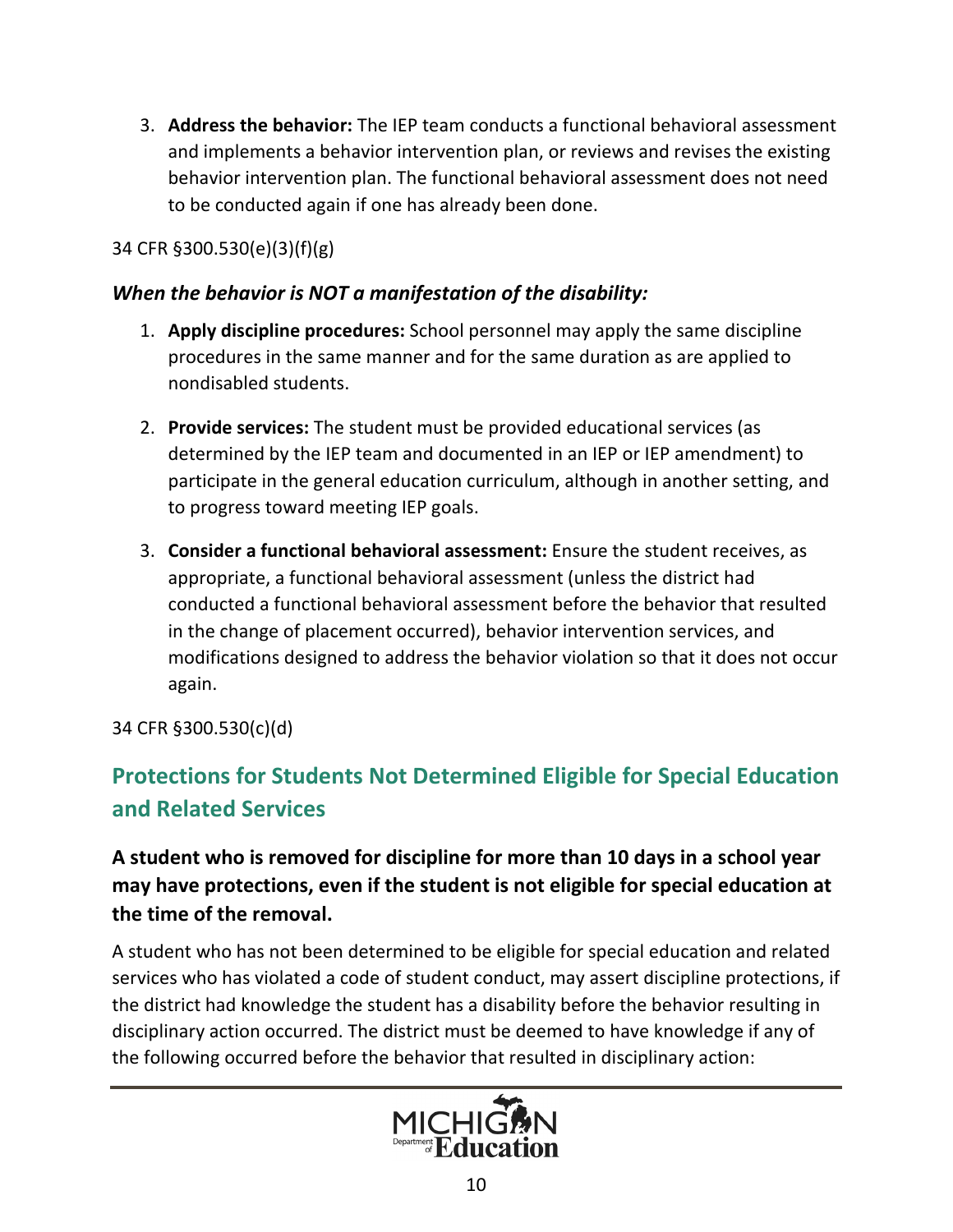- 1. The parent expressed concern in writing to supervisory or administrative personnel of the school district or intermediate school district, or a teacher of the student, that the student is in need of special education and related services.
- 2. The parent of the child requested an evaluation pursuant to 34 CFR §§300.300- 300.311.
- 3. The student's teacher or other personnel expressed specific concerns about a pattern of behavior demonstrated by the student directly to the director of special education or other supervisory personnel of the school district or intermediate school district.

The school district is not considered to have knowledge if:

- 1. The parent did not allow an evaluation of the student.
- 2. The parent refused services.
- 3. The student was found to not be a student with a disability after an evaluation.

34 CFR §300.534(a)(b)(c)

### **When a request is made for an evaluation during the time period in which the student is subjected to disciplinary measures, the school district must:**

- 1. Conduct an expedited evaluation: Complete a thorough evaluation in an expedited manner. While the evaluation is ongoing, school personnel may apply the same discipline procedures as are applied to nondisabled students.
- 2. Keep the student in the educational placement determined by school authorities: Until the evaluation is completed, the student remains in the educational placement, determined by the school authorities, which can include suspension or expulsion, without educational services.
- 3. Take action based on evaluation results: If the student is determined to be a student with a disability and eligible for special education, taking into consideration information from the evaluation conducted by the school district and information provided by the parents, the agency must provide special education and related services including the IDEA discipline protections. (See page 4 for removals of more than 10 consecutive days, page 6 for removals of

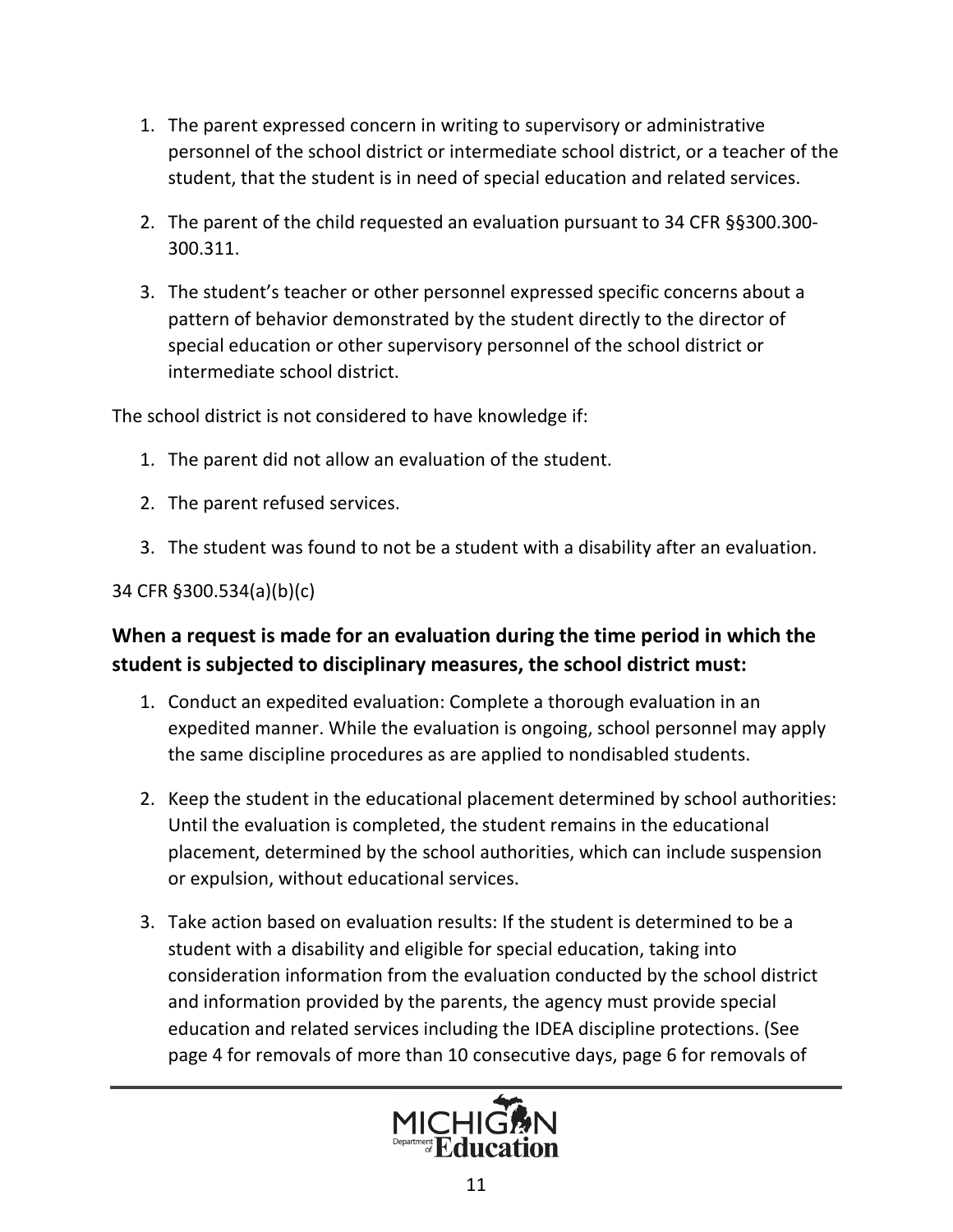more than 10 non-consecutive days, or page 8 for removals due to special circumstances involving weapons, drugs, or injuries.)

34 CFR §300.534(d)(2)

### **When the school DOES NOT have a basis of knowledge and no disability is suspected:**

School personnel may apply the same discipline procedures in the same manner and for the same duration as are applied to nondisabled students. 34 CFR §300.534(d)(1)

# <span id="page-11-0"></span>**Appeal**

The parent of a child with a disability who disagrees with any decision regarding placement under 34 CFR §300.530 and 34 CFR §300.531, or the manifestation determination under 34 CFR §300.530(e), or a district believes that maintaining the current placement of the student is substantially likely to result in injury of the student or others, may appeal the decision by requesting a hearing. 34 CFR §300.532(a)

When an appeal under 34 CFR §300.532 has been made by either the parent or the school district, the student must remain in the interim alternative educational setting pending the decision of the hearing officer or until the expiration of the time period specified in 34 CFR §300.530(c) or (g), whichever occurs first, unless the parent and the school district agree otherwise. 34 CFR §300.533